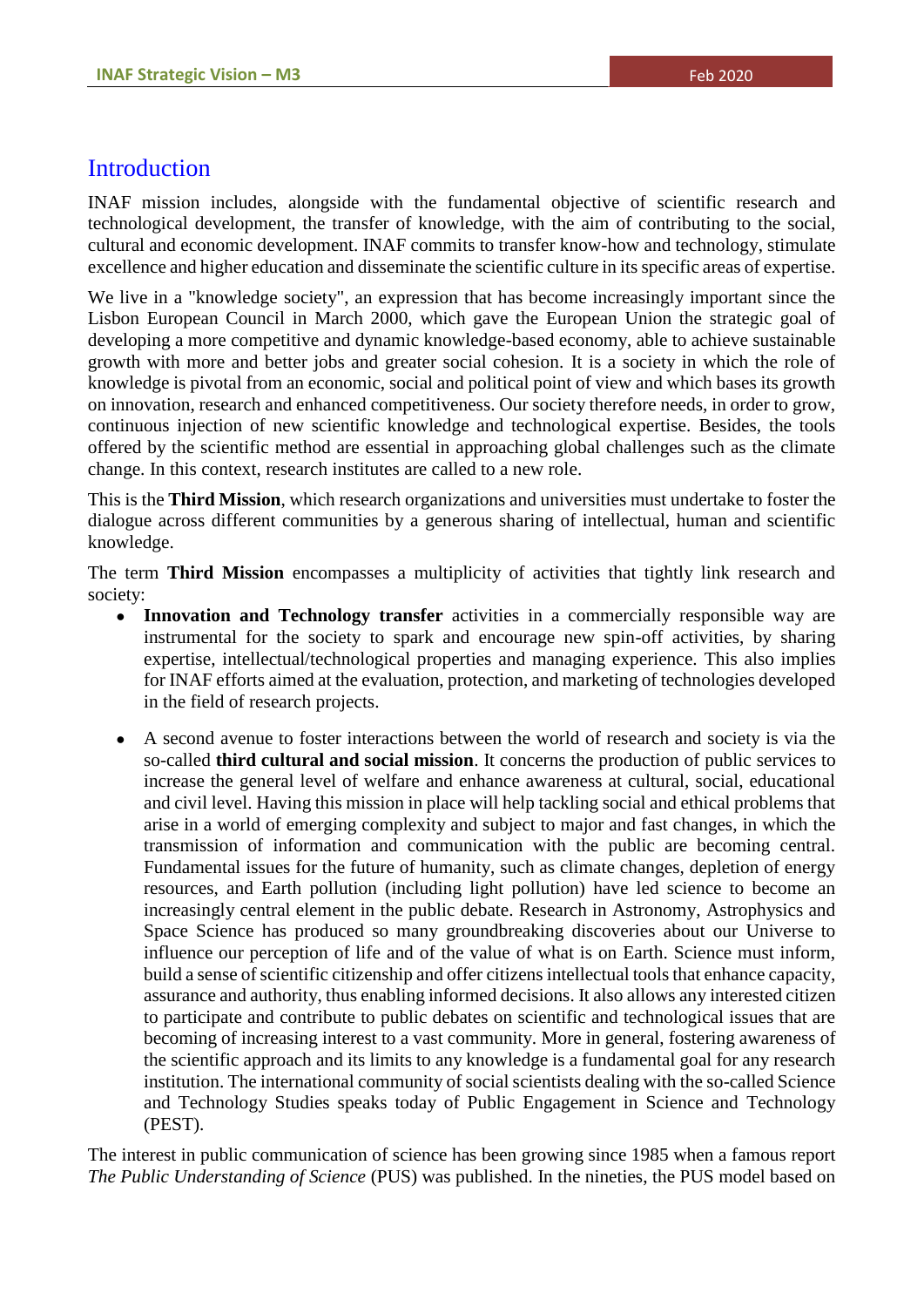the need for public literacy was revised to implement the participatory and two-way dialogue channel, PEST.

The production of public goods of cultural, social, and educational nature aims to make available to society, in various forms, the results of research and specific service activities. These activities often produce intangible goods, in various ways and highly differentiated processes in terms of institutional commitment. This causes the same typology of activity to have sometimes the characteristics of a Third Mission for a given institution and not for another.

## Technological Innovation and Industrial Competitiveness

Innovation is recognized as the engine of the modern **knowledge-based economy**. All the players in the business world plan their strategies with the goal of increasing their product positioning through innovations.

In this scenario, public administrations are willing to play a role in the process of innovation of the society and economy, through the development of policies that can trigger economic growth maximizing the opportunities to generate innovations and enhance capital investments. An example of this political trend is the introduction of new incentives for innovation, such as procurement for innovation and pre-competitive procurement, whose objective is the "*fertilization*" of the industryresearch ecosystem to stimulate innovations leading to new markets.

As a modern public institute of research, INAF produces knowledge in a field, Astronomy, Astrophysics and Space Sciences of global impact on science and of overarching breath. By its very nature INAF is an innovation provider and an economic policy player, and it is therefore expected to deploy a specific policy to maximize the economic impact and the return of investment from its activity. Whenever a large telescope pushes his gaze beyond the limits of the known horizon and every time a satellite explores the remote depth of the universe, something remains on Earth: new technologies, cutting-edge materials, unprecedented solutions to everyday problems. This is because, from the first telescopes of Galileo to the future generation of space-born and ground-based facilities, such as the James Webb and Extremely Large Telescope, the SKA and the CTA, Astrophysics has always been craving for cutting-edge technology and materials not available on the market, to be conceived and implemented from scratch. These technologies and materials - such as processing digital images or the Wi-Fi - have radically improved not only our way to do science, but also the quality of our lives.

Astronomy is a science that embeds the power to bring development where it is needed. Establishing groups of professional astronomers, technicians, engineers and other highly trained staff can provide ongoing economic and educational stimulus to a region. Moreover, the construction of new scientific facilities and infrastructures injects much-needed money, cultural development and employment.

It is worth pointing out the difficulties encountered in these paths because, unlike other European and non-European countries, the Italian Research Institutes do not benefit from ad hoc funding for technology transfer, an activity that normally is developed by investing ordinary research funds or funds from the proceeds of transfer activities (self-financing). This lack of dedicated funding greatly limits the possibilities of supporting promising and innovative technologies that often need, before being completely transferred, an intermediate step that demonstrates their applicability in other contexts (for example through a process of prototyping, industrialization, scalability, etc.). This financial deficiency is all the more serious if one thinks that companies tend not to invest in research and innovation and therefore, although they are responsible for at least partially covering the so-called last mile, it is very difficult to find forms of collaboration to invest in this stage of the technology transfer process.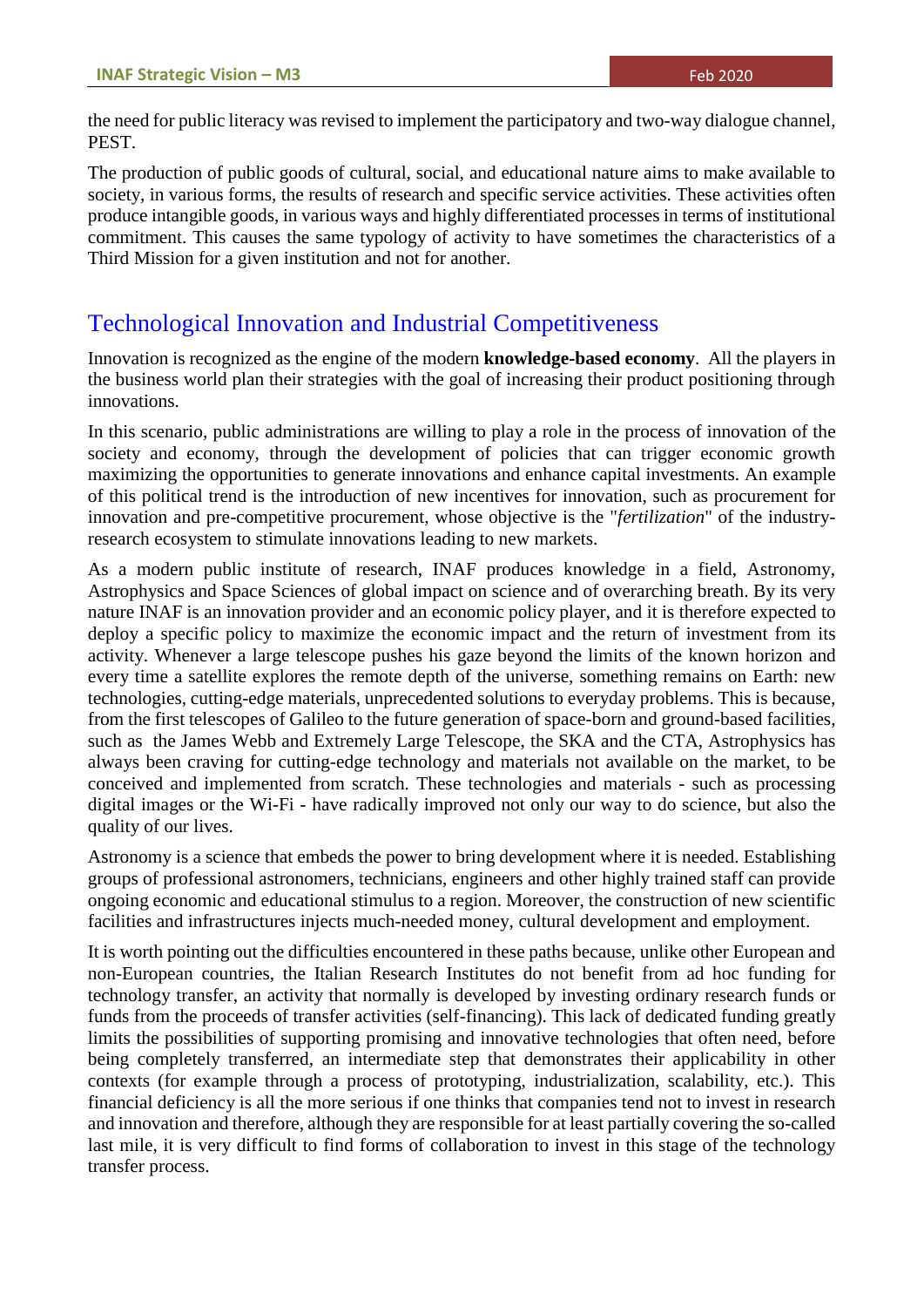This trend concerning companies is confirmed by analyses of the socio-economic impact: positive data are reported on the hiring of excellence, increase in turnover, opening of new business branches and opening of new markets when companies, in particular those with high technological profile, collaborate with research institutes. However, these types of collaboration tend to be the only ones that companies undertake. This fact requires rethinking and changes of strategy by the decision makers who deal with industrial policies and aim at revitalizing the economy through research, innovation and the resulting competitiveness. Another deeply felt need is the simplification of research-business relationships which, although encouraged at national and European level by the institutions, in collaborative research translate into restrictions sometimes excessive in choosing a partner. It would be desirable to be able to count on mechanisms that guarantee on the one hand a greater ability of companies to show the potential to absorb scientific and technological innovation stimulated by research (such mechanisms already defined but difficult to apply, often for financial reasons, such as the Pre- Commercial Procurement), on the other hand a greater freedom of choice of collaborating companies on activities that are at the frontier of technology in order to guarantee a better result in the transfer of knowledge. As a consequence, the distribution of the funding given above all by MISE and Regions in support of innovation turns out to lack pragmatism. Experience shows that few companies are capable of carrying out innovative research not only because of the lack of funding that would be provided by funding calls, but due to the lack of highly qualified personnel who can bring high-level ideas and projects. This strongly suggests an inversion of the funding paradigm that too often calls for business-led projects rather than research-led ones. A better balance in the distribution of resources between funds for production activities and funds given to research aimed at innovation would benefit companies and their participation in highly competitive and innovative programs.

Recently, during the reorganization of the "Direzione Scientifica", INAF endowed itself with the "Unità Scientifica Centrale VI" dedicated to research promotion. Among its institutional responsibilities, there is the promotion of the technological transfer between INAF and companies. Such scientific unit, adequately equipped with competent personnel, should:

- Promote already mature or potentially transferable technologies and services provided by INAF to the industrial companies both at national and local territories
- Be the contact point for INAF researchers, providing managerial and legal support at professional level, and for industrial companies, putting them in contact with appropriate researchers and following the full technological transfer process
- Scout continuously and stimulate the INAF community for new innovative ideas
- Promote national and international announcements of dedicated funding and support applications from administrative point of view
- Provide adequate direct funding and accessibility to the structures needed by researchers in order to increase the maturity of the transferable technology (i.e. TRL 4).

## Higher Education Activities

The total number of researchers, members of institutions associated with INAF, is close to 500, of which about 300 work in the universities. Astronomers and astrophysicists are present in many universities, in particular in several Departments of Physics and Astronomy.

INAF has established close collaborations with many universities. INAF researchers and technologists carry out teaching activities at various levels: undergraduate, graduate and doctoral courses, assist and supervise Master and PhD thesis projects and train new researchers. Thus, they are precious collaborators, contributing to preserving/enhancing the excellence in the education and training of the students in our national universities. Hopefully, the collaboration between INAF and universities should be governed by specific agreements with the CRUI rather than or in addition to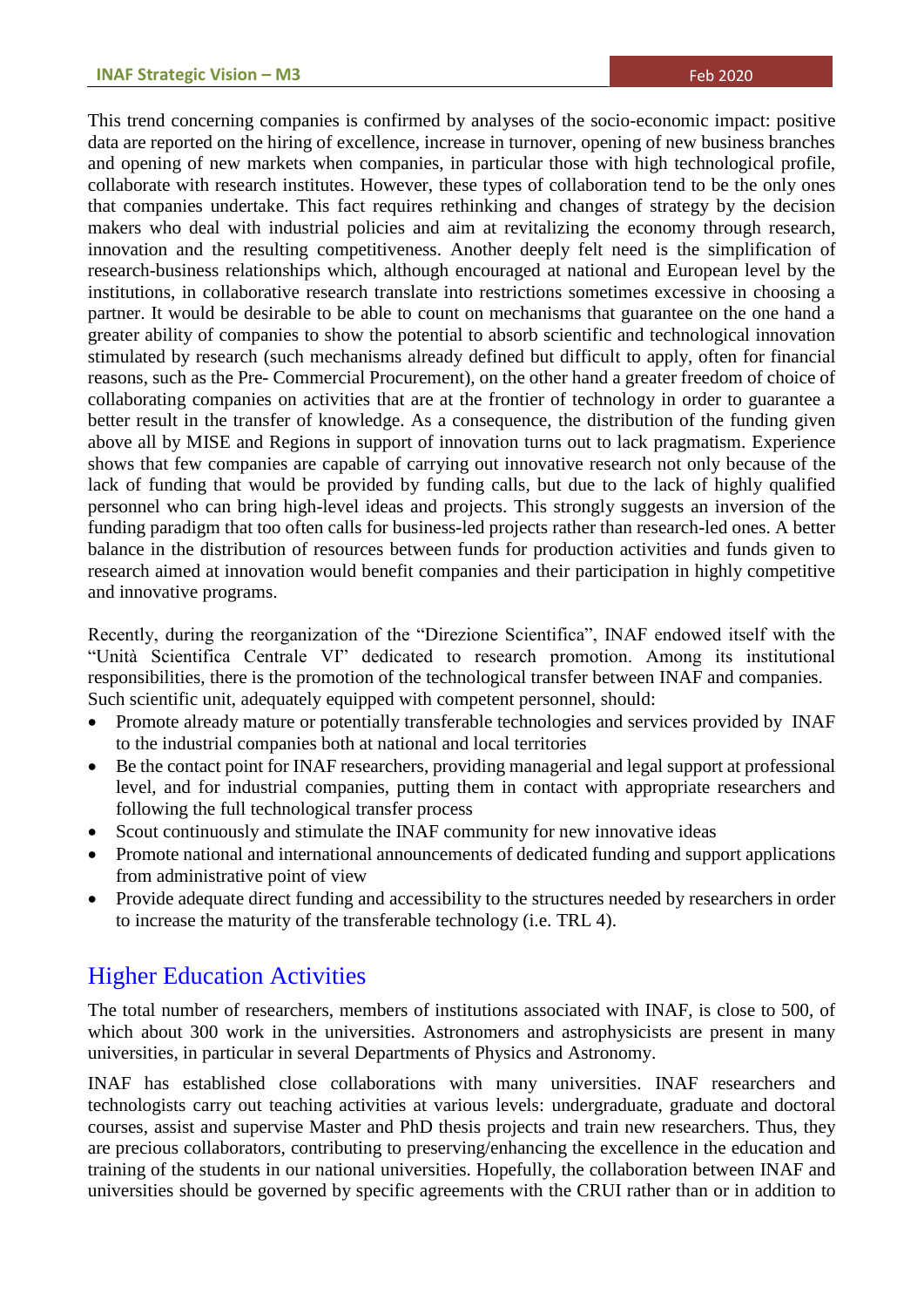local agreements, and we encourage to foster close and fruitful schemes of collaboration. The scientific staff of universities have access to the infrastructures supported by INAF in the same way as the staff of the Institute itself. It would be extremely beneficial if INAF scientists could transfer part of their activity in host universities, under specific agreements.

Excellence in education is intimately linked to the development of frontline research. In general, research institutions do not receive ad hoc, dedicated funding for these activities and participate through agreements with universities using their ordinary funds and/or funds from specific projects for postgraduate training, often relying on European Regional Development Funds (ERDF).

INAF regularly funds a number of PhD scholarships focused on research themes of interest for the institute, using both ordinary funds and external funds assigned to the research projects (ASI, PRIN-MIUR funds, etc.).

INAF researchers and technologists participate in continuing professional training activities aimed at

- i) training of secondary school teaching staff,
- ii) training of personnel specialized in the field of ICT.

Pending agreements with the hosting universities, the goals for the future are:

• At least maintain, and possibly increase, the total number of undergraduate, graduate and postgraduate teaching courses, national doctoral schools, and other courses in higher education (currently about 70, corresponding to 3500 hours).

• Significantly increase the number of researchers and technologists involved overall (currently about 50)

• Develop an organic scheme for a regular funding of PhD scholarships, extended to the largest possible number of universities where Astrophysics is an active field, both supporting specific research topics with PhD Schools in Astronomy and awarding PhD scholarships focused on themes of interest for INAF and the host university institution. In this way the number of PhD students developing astrophysical research under the supervision (main or co-supervision) of INAF tutors should be around 100 in a given year.

In the framework of **Lifelong Learning**

- $\bullet$  increase the number of courses (presently 10, corresponding to 80 hours of teaching)
- increase the number of customers (currently 250)
- increase the number of researchers and technologists involved overall (currently only 3)
- increase the number of external institutions involved (currently 20)

## Public Engagement

Astronomy is one of the sciences that most fascinates the media and the public at large. Its characteristics provide an effective multidisciplinary teaching theme with great potential, also with respect to social inclusion issues, for schools of every type. Thanks to the interest arising in young people, Astronomy represents a precious tool to fight against the negative trend of abandoning scientific area studies occurring in most European countries. The cutting edge scientific skills and technologies that astronomical research contributes to develop are an excellent example of the cultural and industrial progress of advanced countries.

INAF pursues its objectives in this sector through a network of researchers and technologists spread throughout the offices (Didactics and Dissemination, D&D network), coordinated by Sector D of the Presidential Structure for Communication.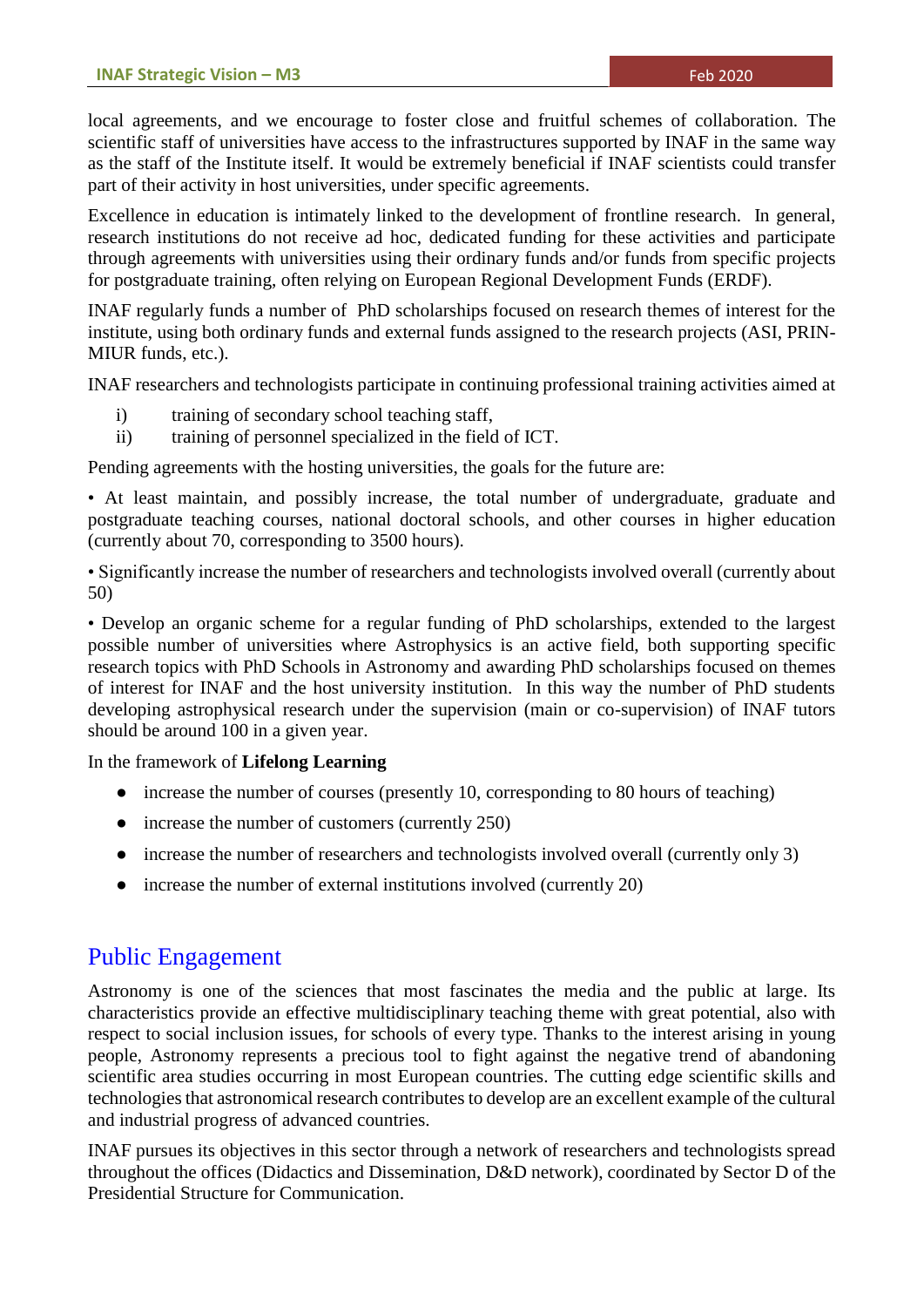In the next decade it is recommended to continue operating with the following objectives:

• promoting, coordinating and capitalizing initiatives for the diffusion of astronomical knowledge at national level a local level;

• plan, coordinate and promote, also at ministerial level, astronomical teaching activities in schools;

• study the use of astronomical instrumentation for educational purposes at INAF facilities;

• design and manage Didactics and Dissemination work modules now required at European level, also in support of scientific research and development programs.

INAF is also expected to be involved in European programs to be presented in response to specific calls from the EU's Horizon Europe  $9<sup>th</sup>$  framework program.

In the following we indicate the specific objectives related to the Public Engagement activities, divided into two fundamental pillars: activities of outreach dedicated to segments of general public and education activities, dedicated to the world of school.

## Public relations

The overarching key messages that INAF should convey to all audience groups are:

1. INAF is a world leader in (astro)physics (this encompasses theoretical and experimental research, engineering and computing).

2. The new discoveries, from the first image of a supermassive black hole to the electromagnetic counterparts of gravitational wave events, to exo-planets, pave the way to new physics and to a journey of discoveries that will extend for decades.

3. To continue this journey of discovery, we need new telescopes, detectors and computing power.

(To build them we need to push the boundaries of technology).

4. INAF brings benefits to society.

(INAF contributes to the human endeavor of acquiring knowledge and it has a strong positive impact on training future scientists and engineers, on driving innovation, on transferring knowledge and technology to society and industry, and on engaging citizens in the achievements of fundamental research).

5. INAF is an open institution.

(INAF's scientific results are available in open access and INAF is committed to open innovation. INAF is open to citizens and to the arts, humanities and other expressions of culture).

6. Peaceful collaboration and diversity are intrinsic to INAF.

(People from different nationalities, cultures and backgrounds and with different expertise collaborate peacefully, on an equal footing).

The more granular key messages for different target audiences are summarized in Table 1.

In order to accomplish this task various activities should be deployed, as summarized in Table 2.

## **Didactics**

INAF activities towards the didactic world are based on the support to teaching ("Scuola 2.0"): extensive training activities for teachers, laboratory activities in schools, projects in the framework "Alternanza Scuola Lavoro".

To this end it is important to organize wide-ranging digital initiatives:

1) a gateway to the world of astronomy for teachers and students of all levels (the edu.inaf.it website), i.e. a collector of support initiatives for schools, with special attention to transforming the frontiers of research into educational activities. In particular:

• online training courses for teachers and students;

- moodle-type interactive online activities:
- didactic activities for primary and secondary schools;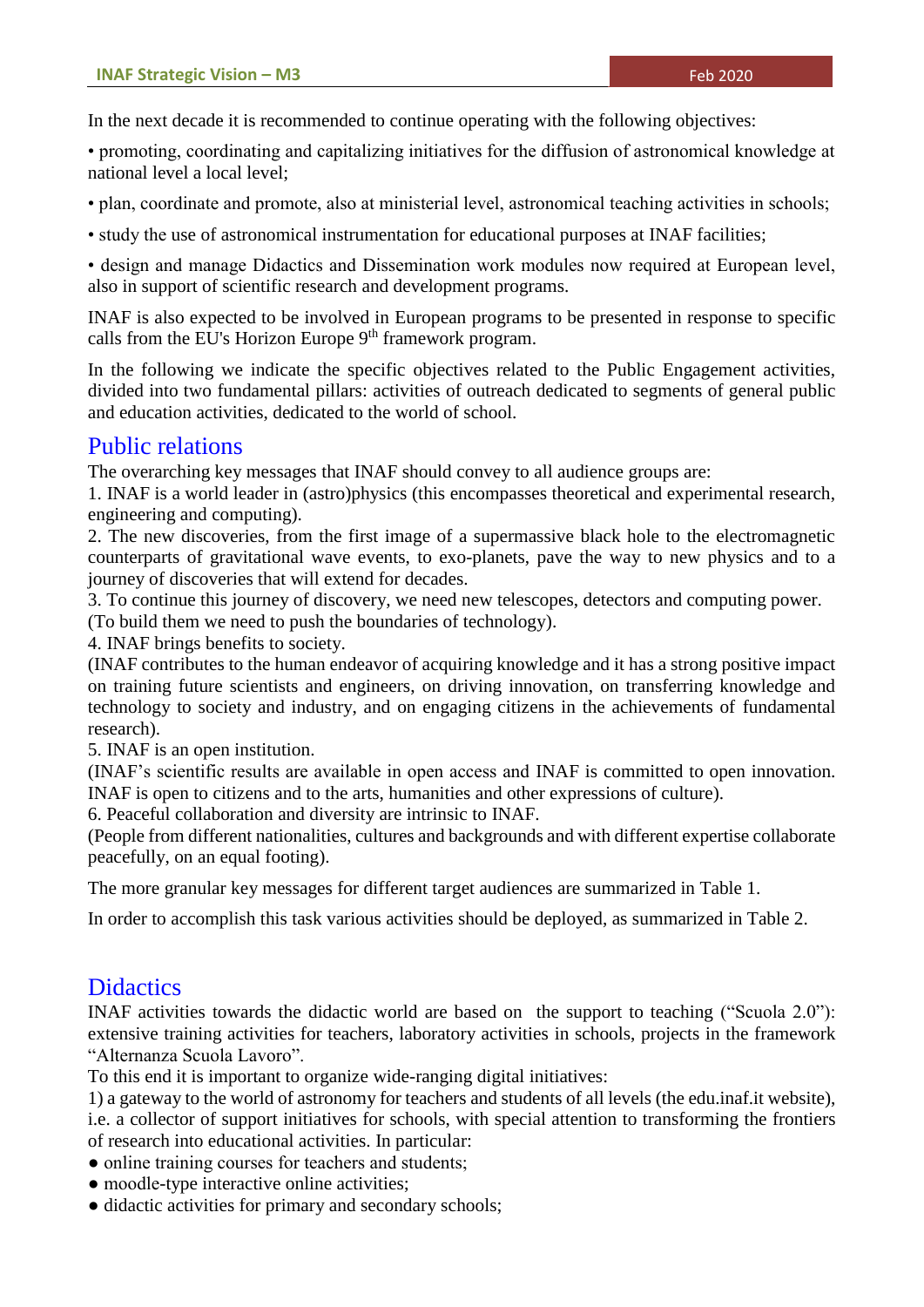• a portfolio of national school-work alternation projects;

• a portfolio of scientific shows promoted or participated by INAF (theater, music, conferences, TED etc.);

• a portfolio of astronomy activities for social integration;

• a portfolio of astronomy activities for specific learning disorders;

The astronomy activities promoted are based on the EBL (enquiry-based learning) method, on

tinkering and gamification, in line with the most up-to-date pedagogical theories

2) An open access online magazine dedicated to teachers offering the best didactic activities of astronomy, earth and space science, e.g. AstroEDU, a project created in collaboration with the International Astronomical Union (IAU). The teachers of each school can submit their activities for publication on astroEDU. The Editorial Committee includes reviewers for each activity: a researcher who evaluates the scientific contents of the activity and an expert teacher in the same school segment for which the activity is proposed. This process is completely analogous to what already happens for scientific articles in which peer review is the basis for evaluating the work of researchers. AstroEDU provides a system for assessing the quality of work developed by teachers. Activities should also be given great visibility and wide distribution through partner networks and the use of the official endorsement of the IAU.

# Libraries, Historical Archives, Museums: protecting and enhancing INAF historical and cultural heritage

Among the institutional tasks of INAF there is protecting, preserving and enhancing "*its bibliographic, archival and historical instrumental heritage by developing and organizing its acquisition, conservation and use in a coordinated form among the various institutes*" (INAF Statute, art.2, par. g).

In fact, INAF institutes include the 12 national Astronomical Observatories, whose foundation dates back to well over two centuries ago and whose bibliographic and instrumental heritage is in some cases even older. In compliance with the Code of Cultural Heritage and Landscape (D.Lgs. 22/01/2004, n. 42), INAF carries out a recovery and conservation activity to guarantee the protection and safeguard of this conspicuous historical heritage, which constitutes one of the most important and valuable collections in the field of the history of science, at Italian and international level. In addition, INAF strategy includes planning and implementing activities for the enhancement and use of its historical collections, also with multidisciplinary projects for the benefit of large audiences. In fact, in some Observatories (Brera, Capodimonte, Padua, Palermo, Teramo and soon Rome), a real Museum is active, in which the historical-instrumental heritage is permanently exhibited and can be visited, while in other locations the heritage is only preserved and collected in a collection, but not organically usable by the public.

INAF offers a unique peculiarity in the panorama of Italian research institutes, for the richness and rarity of the historical heritage, preserved in its Observatories.

INAF possesses a remarkable historical and instrumental heritage of over a thousand pieces: dials, telescopes, theodolites, watches, globes, mathematical and meteorological instruments, ranging from the 16th century to the first half of the 20th century. The various instrumental collections were established at the individual Observatories as the instruments purchased, or built by the talented mechanics with which the Observatories were equipped, became obsolete for daily research, and were therefore set aside.

INAF Libraries own about 125,000 monographic volumes, 7000 ancient volumes, 500 printed and online journals, of which about a hundred in current subscription.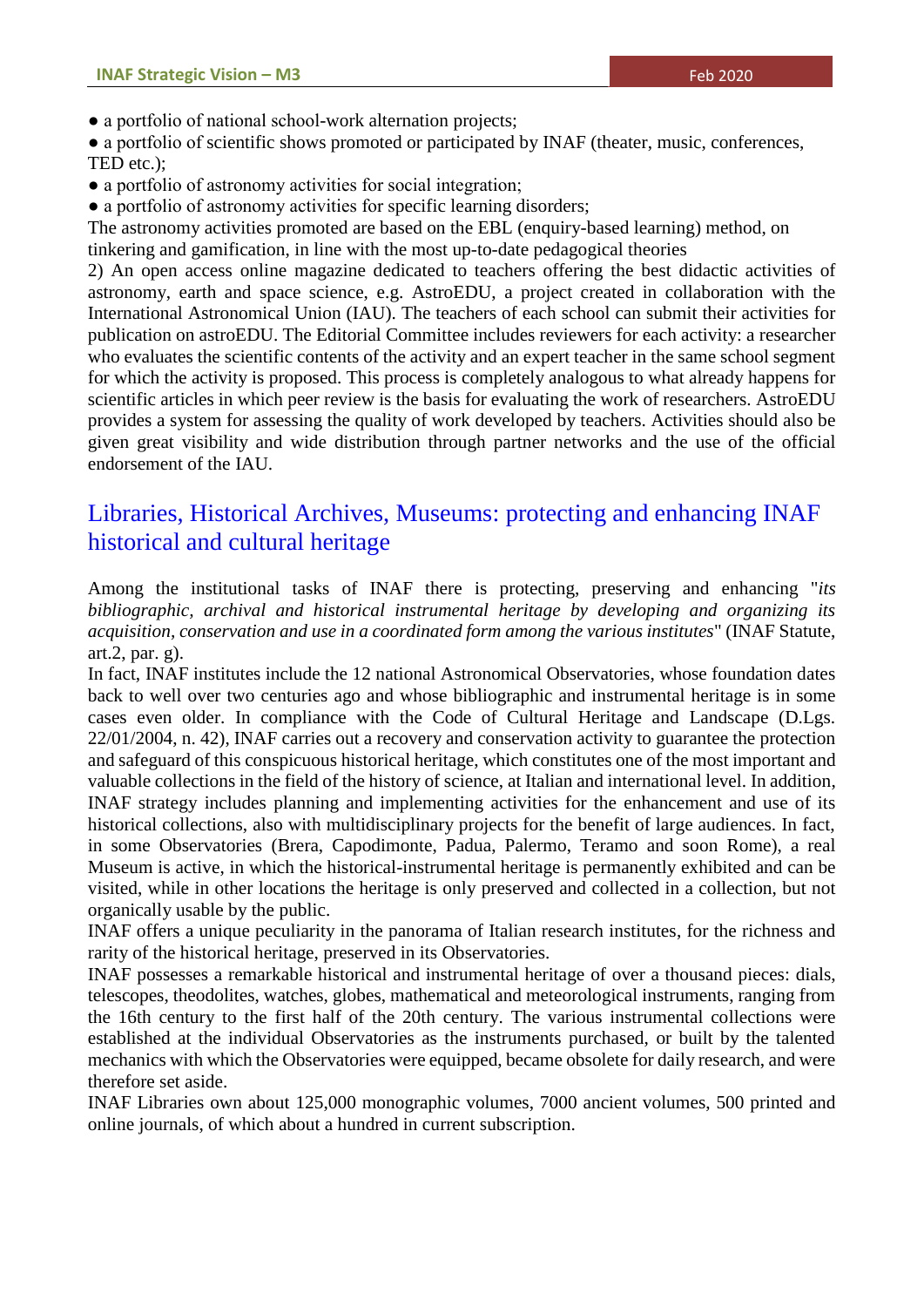INAF has carried out since its birth various protection and enhancement actions of its historical and cultural heritage through the Libraries and Archives Service and the Museums Service, later merged into the Libraries, Museums and Third Mission Service. An example in this sense is the portal

*'Polvere di Stelle'* ('Stardust', created at [www.beniculturali.inaf.it\)](http://www.beniculturali.inaf.it/), which collects the archival, bibliographical and instrumental databases of all the INAF historical and cultural heritage. The cataloging, inventory and archival files follow homogeneous and functional criteria and according to the ministerial and international standards ISBD, ISAD, ICCD-PST.

The portal allows simultaneous searches on different types of material conserved at INAF historicalscientific collections, and is enriched both by the database of biographies of Italian astronomers, in continuous implementation, and by a digital display case, which allows the consultation of the ancient books of particular emphasis. It is recommended the continuous update of this portal both for the catalogs of the instruments and documents and for the activities aimed at researchers and the general public. INAF, in fact, has made important investments to digitize its rare and valuable volumes, whose high resolution scans are kept in the national repository hosted by the IA2 (Italian Astronomical Archives) at the Trieste Astronomical Observatory.

A digitalization program is recommended also for the archival heritage, which consists of documents of great scientific importance and of high historical interest, in order to make it available for public online consultation. Examples of projects already undertaken in this respect are the solar observation series (spots, protuberances, facoles, spectra) made simultaneously in the period 1865-1880 by Pietro Tacchini (kept at the Astrophysical Observatory of Catania) and Angelo Secchi (preserved at the Astronomical Observatory of Rome), in concomitance with the bicentennial anniversary of the birth of P. Angelo Secchi (1818-2018) and the digitalizations of the oldest meteorological observations owned by INAF, i.e. those carried out in Padua by Giovanni Poleni from 1725 to 1764, by Giambattista Morgagni in the period 1740-1768 and by Giuseppe Toaldo and Vincenzo Chiminello from 1766 to 1804. This material is precious for current meteorological studies and is increasingly requested for consultation by scholars from all over the world.

Other examples to be taken as a good practice in this field are the Internet Cultural project created and managed by the Central Institute for the Unique Catalog (ICCU) of MIBAC, joined by INAF in 2018, to disseminate its digital collections in areas that are not too specialized. With this agreement INAF has granted the consultation on the web of its digital collections on the Internet Cultural portal and the transmission of metadata to the portals of Italian and European Culture. Besides, a collaboration was started with the Ministry for Cultural Heritage regarding the attribution to the historical instrumental heritage INAF of the unique number of the ICCD (Istituto Centrale per il Catalogo e la Documentazione, Central Institute for Catalog and Documentation) General Catalog to the historical instrumental heritage INAF, as well as for the creation of a specific semantic dictionary for the astronomical heritage, currently missing in the ICCD catalog structure. This represents a unique pilot experience in the scenario of the Italian scientific heritage.

Past experience of activities and projects for the enhancement of the historical astronomical heritage, has shown that, for a national institute like INAF with a distributed structure on the territory, coordinated work is essential to achieve results in the field of national and international projects. The current organization provides for cultural assets only a service articulated as "Section of the technical structure of the Scientific Directorate" which tend to limit the possibilities of developing projects at national and international level, contrary to what happens, for example, for museums and libraries in the universities. It is therefore necessary to proceed with the establishment of an Archival, Museum and Astronomical Library System (SAMBA), as a specific Central Scientific Unit for the enhancement of the Cultural Heritage of INAF. The appropriate managerial autonomy of the SAMBA would allow the promotion of wider scientific and programmatic collaboration relationships with Italian and foreign museums and scientific institutes, as well as a more effective participation in European and international calls (e.g. FISR, JPI, ...).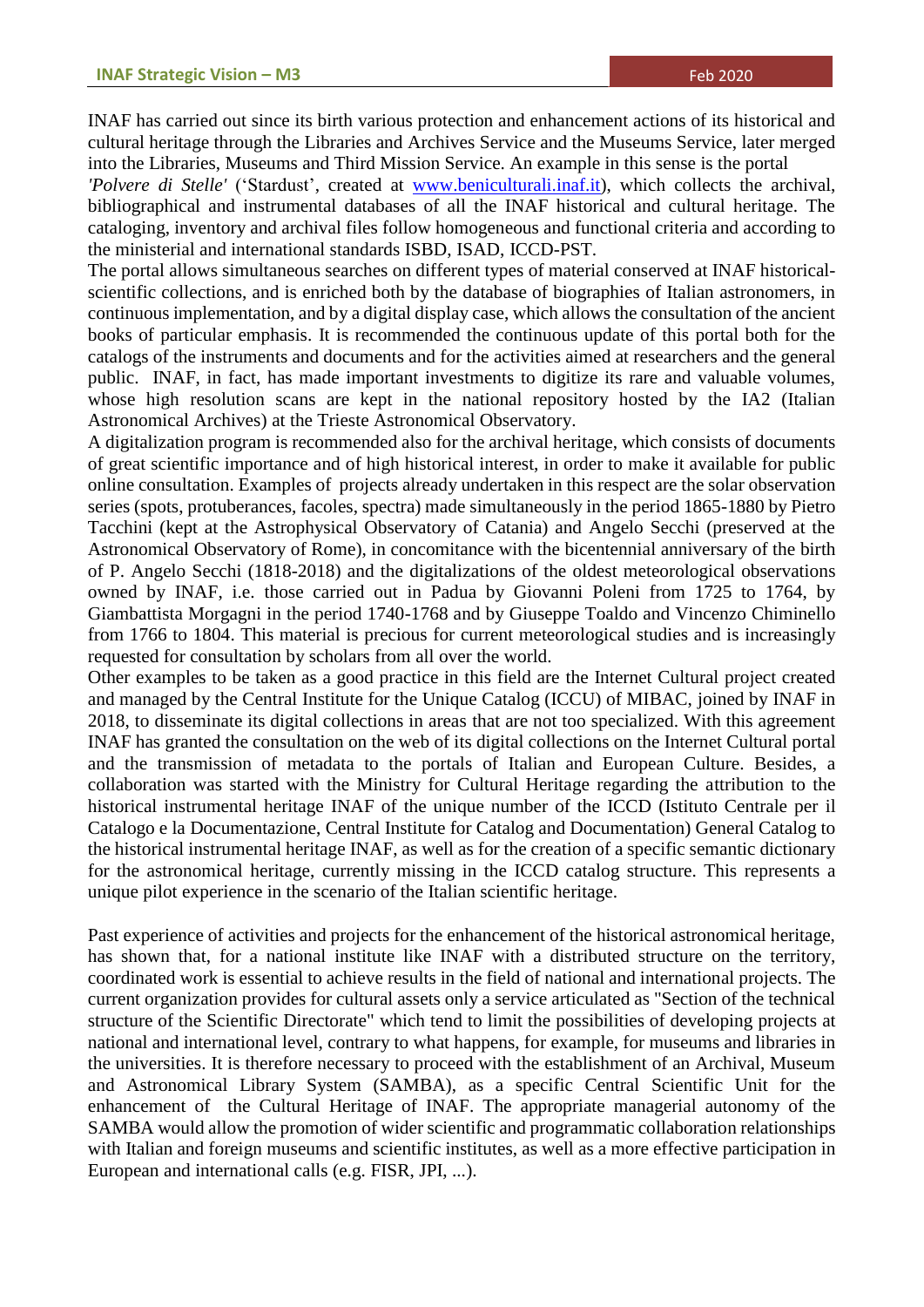The creation of the SAMBA would also allow to set up transversal training courses (doctorates or masters), in collaboration with the Ministry, Universities and Institutes for the restoration, allowing INAF to increase the number of researchers with specific historical-scientific skills who become specialists in the conservation and enhancement of the astronomical cultural heritage.

The experience gained in these years leads INAF to increase the use and development of new technologies for the use of cultural heritage in the near future. These, in fact, through a direct sensorial perception, favor an active participation of the public which, with the implementation of multimedia, innovative and engaging solutions, will be able to increase the interest, both for the historical heritage and for the most innovative scientific projects in the field. astrophysicist.

At the same time, good heritage conservation practices should also be encouraged, defining guidelines for the protection and restoration (in which some INAF laboratories could also play an important role) and improvement of the astronomical heritage.

It will therefore be strategic for INAF to give continuity to the skills acquired in these years, as well as to develop new ones to implement the objectives set in the context of issues relating to the protection and enhancement of cultural heritage.

In the coming years it will be essential to build and strengthen coordination of the various recovery and conservation activities managed individually in the various local structures. In this way support is needed for the actions aimed at cataloging and restoration of collections, for setting up exhibitions of the historical and scientific heritage in the various local realities, for increasing the value of this heritage through studies, publications and events concerning astronomical instrumentation and the history of Italian and international astronomy.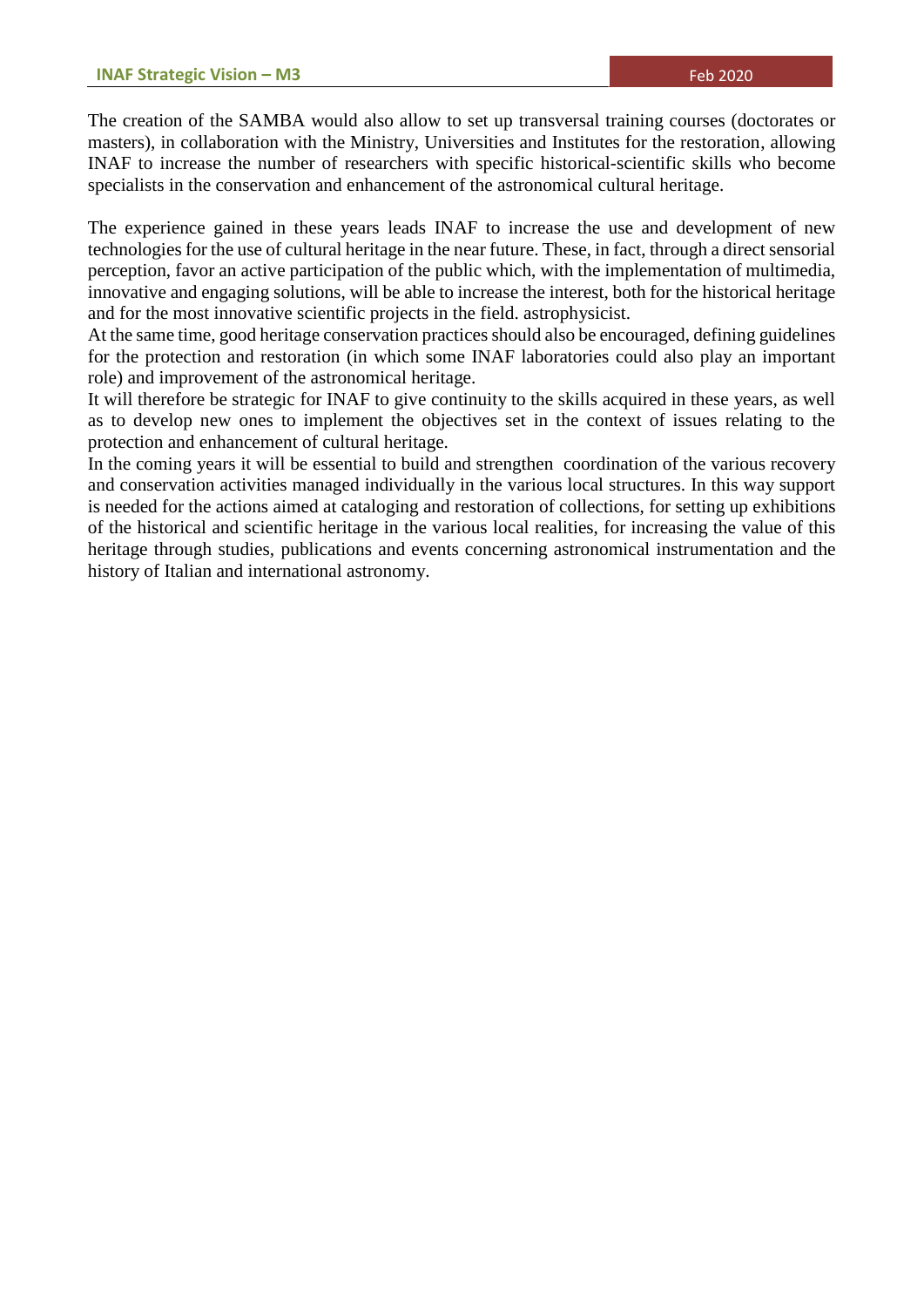| Audience                      | <b>Drivers</b>                                                        | Messages                                                                                    |
|-------------------------------|-----------------------------------------------------------------------|---------------------------------------------------------------------------------------------|
| Industry                      | Innovation                                                            | INAF is a large, global, multidisciplinary                                                  |
|                               | Knowledge transfer                                                    | organization that requires a wide range of                                                  |
|                               | Job creation                                                          | goods and services.                                                                         |
|                               | Recruitment                                                           | A significant fraction of INAF's annual budget                                              |
|                               | Return on investment                                                  | returns to industry through procurement.                                                    |
|                               | (International)Collaboration                                          | Contracts with INAF help industry to drive its                                              |
|                               |                                                                       | innovation.                                                                                 |
|                               |                                                                       | INAF develops cutting-edge technologies                                                     |
|                               |                                                                       | related to telescopes, detectors and computing                                              |
|                               |                                                                       | and a wide variety of technology domains.                                                   |
|                               |                                                                       | INAF technologies have applications in many                                                 |
|                               |                                                                       | fields beyond astrophysics that could benefit                                               |
|                               |                                                                       | your area of industry.                                                                      |
|                               |                                                                       | INAF inspires and trains the future workforce.                                              |
|                               |                                                                       | The unique know-how and expertise of INAF's                                                 |
|                               |                                                                       | scientists and engineers is the key to effectively                                          |
|                               |                                                                       | bridging the gap between fundamental                                                        |
|                               |                                                                       | research and its applications.                                                              |
|                               |                                                                       | INAF is an ideal showcase for knowledge<br>transfer.                                        |
|                               | Scientific excellence                                                 |                                                                                             |
| Governments and policy-makers | Economic and social impact                                            | INAF is one of the world's leading centers for<br>(astro)physics - it produces cutting-edge |
|                               | Return on investment                                                  | science and technology.                                                                     |
|                               | Job creation                                                          |                                                                                             |
|                               |                                                                       | INAF is an integral part of international<br>research efforts.                              |
|                               | Inspiration for STEM (science, technology,                            |                                                                                             |
|                               | engineering and mathematics)<br>Influence on global scientific agenda | INAF continues to train generations of<br>scientists, technicians and engineers             |
|                               |                                                                       | worldwide.                                                                                  |
|                               |                                                                       | The new observing infrastructures and missions                                              |
|                               |                                                                       | Allow a new chapter of (astro)physics to be                                                 |
|                               |                                                                       | explored.                                                                                   |
|                               |                                                                       | The astrophysics community is developing an                                                 |
|                               |                                                                       | ambitious vision for next-generation facilities                                             |
|                               |                                                                       |                                                                                             |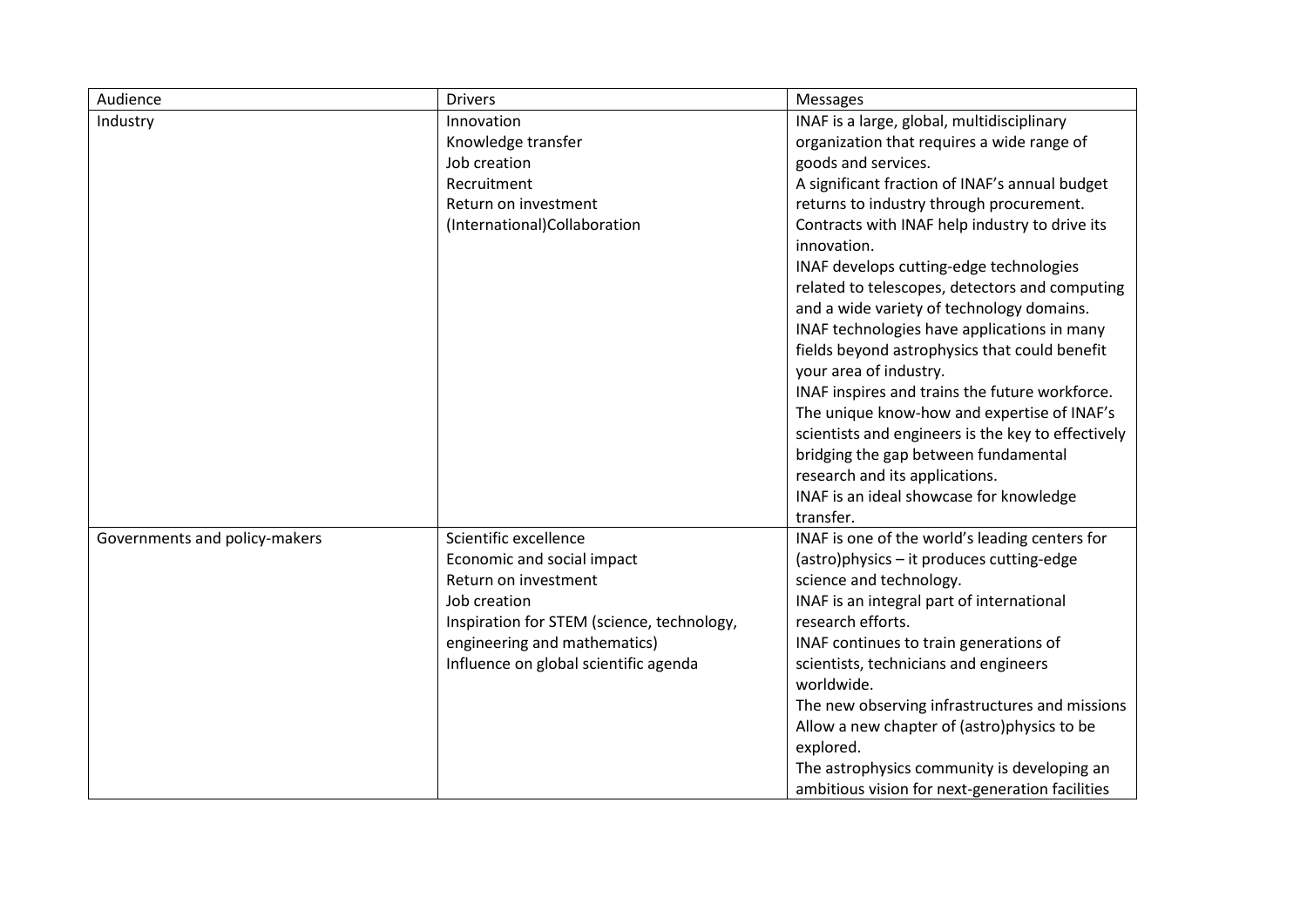|                       |                           | following the huge success of the present          |
|-----------------------|---------------------------|----------------------------------------------------|
|                       |                           | facilities.                                        |
|                       |                           | INAF is a key actor in delivering transparent and  |
|                       |                           | responsible research.                              |
|                       |                           | INAF operates with a comparable budget to a        |
|                       |                           | small/medium-sized European university.            |
|                       |                           | INAF is an ideal showcase for knowledge            |
|                       |                           | transfer.                                          |
|                       |                           | The unique know-how and expertise of INAF          |
|                       |                           | scientists and engineers is the key to effectively |
|                       |                           | bridging the gap between fundamental               |
|                       |                           | research and its applications.                     |
|                       |                           | INAF engages and promotes SMEs and start-          |
|                       |                           | ups, and supports their growth through its         |
|                       |                           | network of business incubation centers.            |
|                       |                           | A significant part of INAF's annual budget         |
|                       |                           | returns to industry through procurement.           |
|                       |                           | INAF consistently strives to deliver               |
|                       |                           | environmentally responsible research, both         |
|                       |                           | through how it operates and through the            |
|                       |                           | results it produces.                               |
|                       |                           | INAF adheres to the highest standards of           |
|                       |                           | health, safety and security.                       |
|                       |                           | Teachers and students in your country have         |
|                       |                           | greater access to inspiring, cutting-edge          |
|                       |                           | educational resources and training.                |
| <b>General Public</b> | Curiosity                 | INAF is a unique environment that contributes      |
|                       | Impact                    | to answering humankind's fundamental               |
|                       | Wonder                    | questions about the universe.                      |
|                       | Knowledge for empowerment | INAF has built and runs some of the largest        |
|                       |                           | scientific instruments in the world.               |
|                       |                           | Fundamental scientific research is a driving       |
|                       |                           | force for technological innovations that impact    |
|                       |                           | our lives.                                         |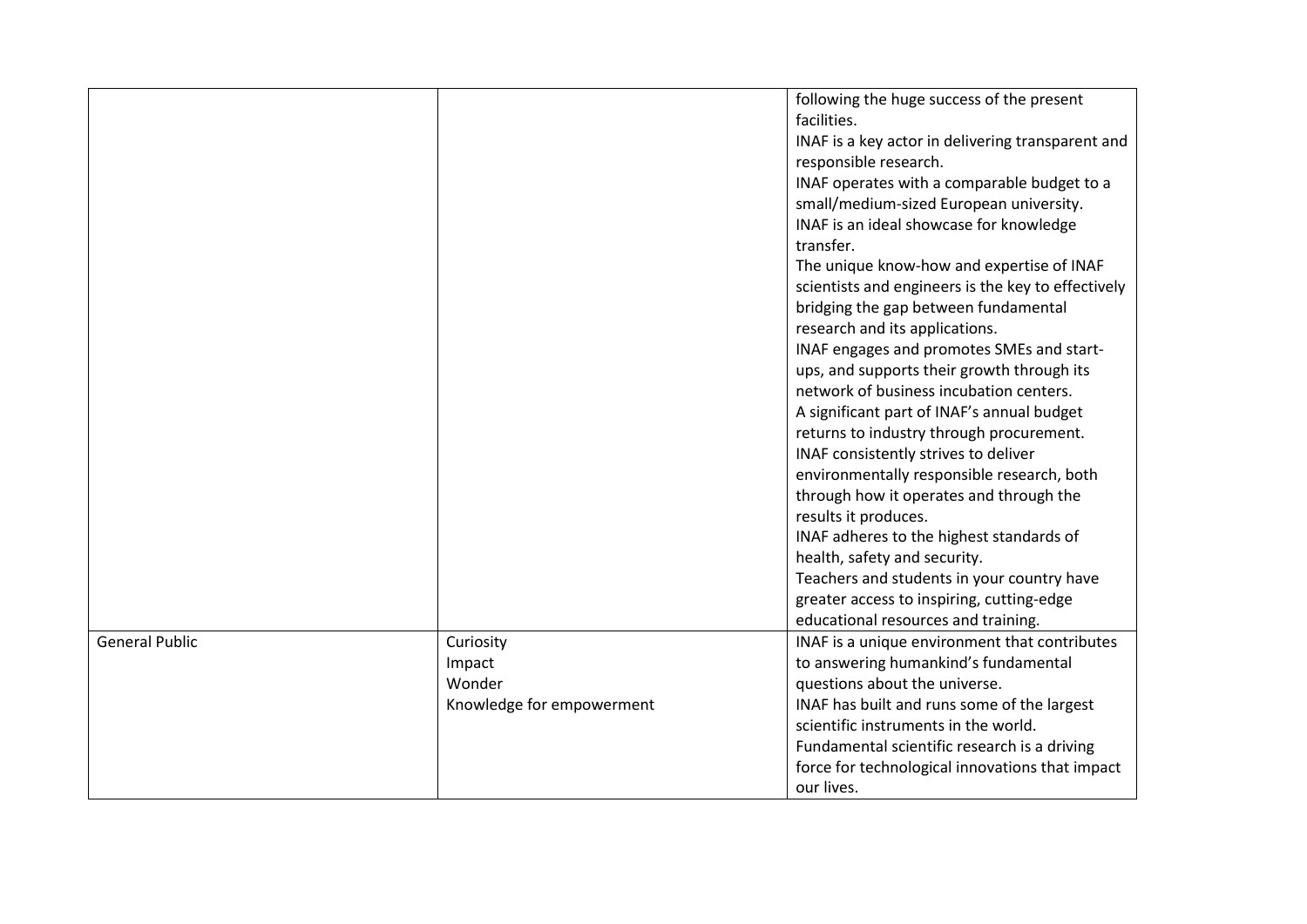|                                   |                                              | At INAF, people from all over the world<br>collaborate, transcending barriers of age, |
|-----------------------------------|----------------------------------------------|---------------------------------------------------------------------------------------|
|                                   |                                              | religion, gender and nationality.                                                     |
|                                   |                                              | The results of the work carried out at INAF are                                       |
|                                   |                                              | available to everyone.                                                                |
|                                   |                                              | We take our place in society seriously. We want                                       |
|                                   |                                              | to engage citizens with our work.                                                     |
|                                   |                                              | INAF adheres to the highest standards of                                              |
|                                   |                                              | health, safety and security.                                                          |
|                                   |                                              | INAF consistently strives to deliver                                                  |
|                                   |                                              | environmentally responsible research, both                                            |
|                                   |                                              | through how it operates and through the                                               |
|                                   |                                              | results it produces.                                                                  |
| Local communities                 | Economic benefit                             | INAF is one of the drivers of economic and                                            |
|                                   | Tourism                                      | cultural development in our local area.                                               |
|                                   | Impact on the environment and on individuals | INAF is world famous and puts a positive                                              |
|                                   |                                              | spotlight on our region.                                                              |
|                                   |                                              | INAF adheres to the highest standards of                                              |
|                                   |                                              | health, safety and security.                                                          |
|                                   |                                              | INAF consistently strives to deliver                                                  |
|                                   |                                              | environmentally responsible research, both                                            |
|                                   |                                              | through how it operates and through the                                               |
|                                   |                                              | results it produces.                                                                  |
|                                   |                                              | We take our place in the community seriously.                                         |
|                                   |                                              | We work closely with local institutions and                                           |
|                                   |                                              | authorities, for the INAF of today and                                                |
|                                   |                                              | tomorrow.                                                                             |
|                                   |                                              | INAF organizes dedicated events and has                                               |
|                                   |                                              | specific channels to engage with the local                                            |
|                                   |                                              | community.                                                                            |
|                                   |                                              | We are working to ensure a bright future for                                          |
|                                   |                                              | <b>INAF</b>                                                                           |
| <b>Teachers and students</b>      | Being updated on current research in         | INAF is a unique place that contributes to                                            |
| (from pre-university to graduate) | astrophysics                                 | answering humankind's fundamental questions<br>about the universe.                    |
|                                   | Continuing professional development          |                                                                                       |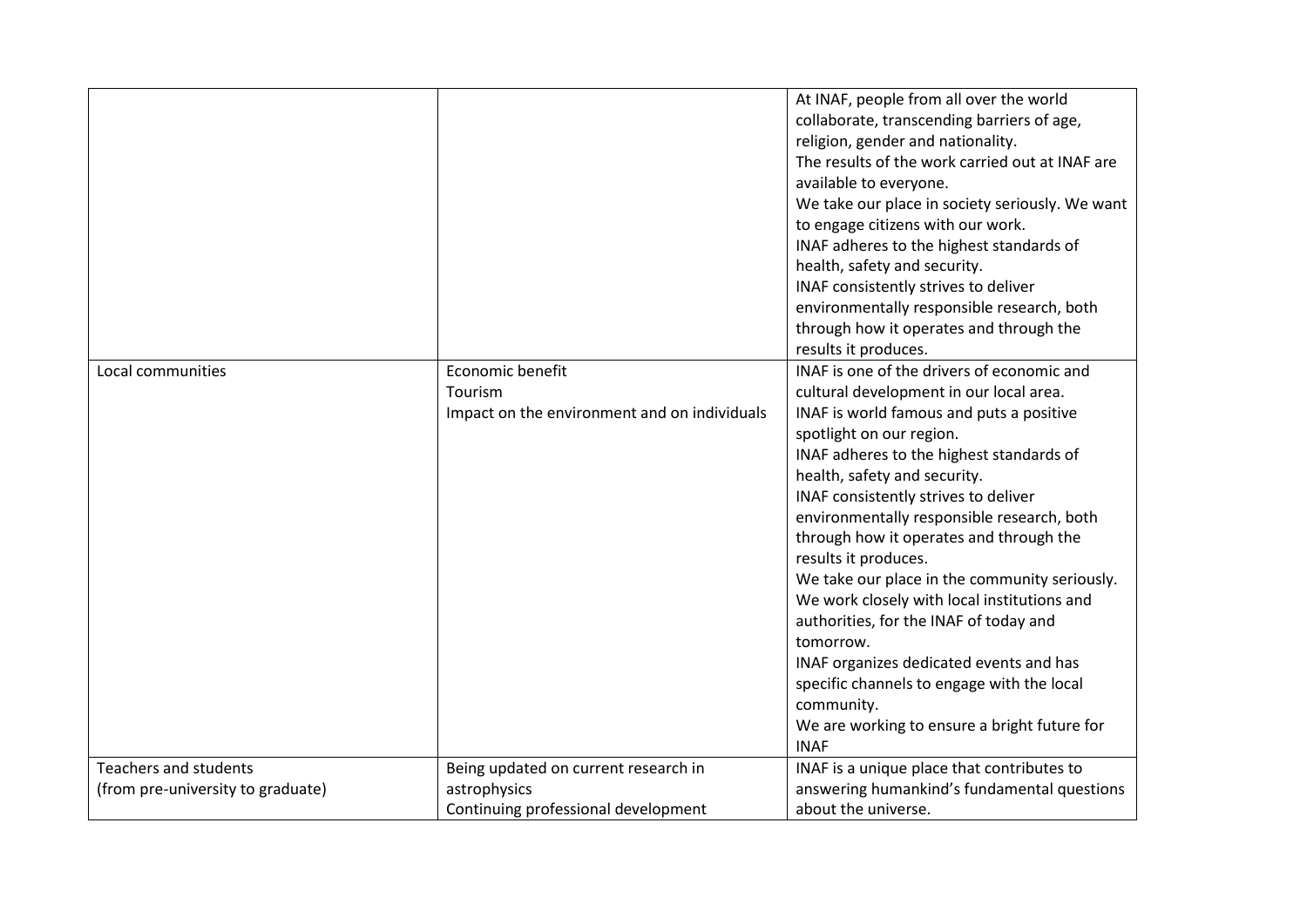|                                 | Inspiration                                   | Fundamental research is a driver for science                                    |
|---------------------------------|-----------------------------------------------|---------------------------------------------------------------------------------|
|                                 | Wonder                                        | education.                                                                      |
|                                 | Belonging to a network of shared interests    | INAF is one of the world's leading research<br>institutions for (astro)physics. |
|                                 |                                               | INAF has built and runs some of the largest                                     |
|                                 |                                               | scientific instruments in the world.                                            |
|                                 |                                               | At INAF, people from all over the world                                         |
|                                 |                                               | collaborate, transcending barriers of age,                                      |
|                                 |                                               | religion, gender and nationality.                                               |
|                                 |                                               | The results of the work carried out at INAF are                                 |
|                                 |                                               | available to everyone.                                                          |
|                                 |                                               | You (as a student) could participate in INAF's                                  |
|                                 |                                               | research, now or in the future.                                                 |
|                                 |                                               | Our science has the power to inspire your                                       |
|                                 |                                               | students.                                                                       |
|                                 |                                               | INAF lays the groundwork for collaborations                                     |
|                                 |                                               | between students and teachers from many                                         |
|                                 |                                               | different countries.                                                            |
| Potential candidates (students, | Joining a prestigious employer                | INAF is a unique place to work. Take part!                                      |
| graduates, professionals)       | Being part of a unique and talented workforce | INAF is a hub of expertise in astrophysics,                                     |
|                                 | Diversity of career opportunities             | engineering and computing. We require skilled                                   |
|                                 | Career advancement                            | professionals in these fields to deliver the                                    |
|                                 |                                               | science of tomorrow.                                                            |
|                                 |                                               | INAF is at the heart of an international network.                               |
|                                 |                                               | It is a melting pot of collaborations and                                       |
|                                 |                                               | partnerships. Every kind of thinking is welcome                                 |
|                                 |                                               | and needed.                                                                     |
|                                 |                                               | INAF needs more than just physicists and                                        |
|                                 |                                               | engineers. Whatever your field of expertise,                                    |
|                                 |                                               | whatever stage you are at in your career, INAF                                  |
|                                 |                                               | could be your next opportunity.                                                 |
|                                 |                                               | A job at INAF is an excellent stepping stone to a                               |
|                                 |                                               | successful career in a range of fields.                                         |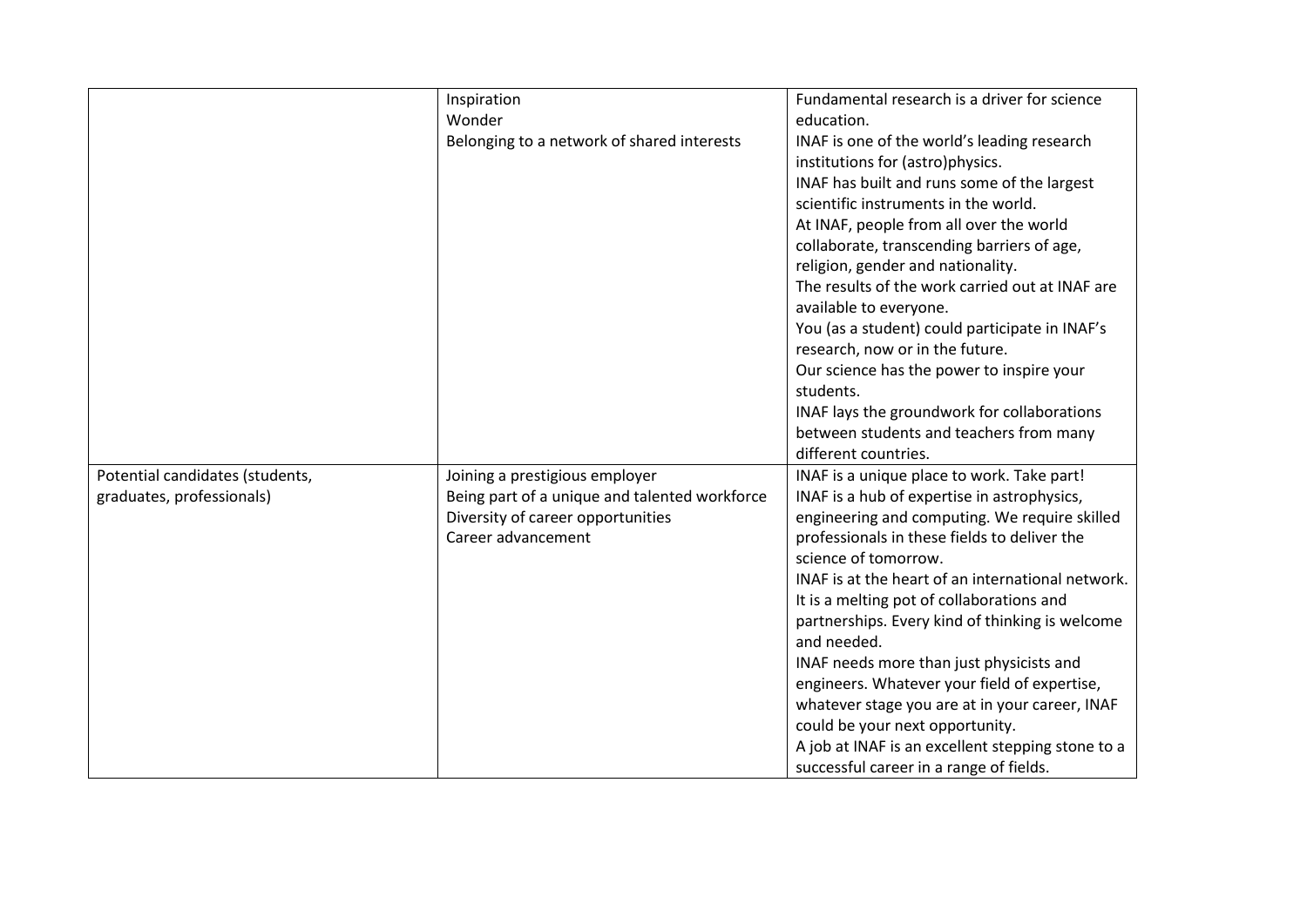|                       |                                 | INAF combines attractive working and training     |
|-----------------------|---------------------------------|---------------------------------------------------|
|                       |                                 | conditions, as well as the freedom to work        |
|                       |                                 | flexibly.                                         |
|                       |                                 | INAF is a key actor in delivering transparent and |
|                       |                                 | responsible research.                             |
|                       |                                 | People working at INAF enjoy living a             |
|                       |                                 | cosmopolitan life.                                |
| <b>INAF community</b> | Pride                           | INAF attracts the brightest minds and some of     |
|                       | Curiosity                       | the most talented people in the world.            |
|                       | Community spirit                | We are part of a bustling, dynamic,               |
|                       | Career development              | international and diverse community, united by    |
|                       |                                 | shared values.                                    |
|                       |                                 | All of us play a role in INAF's amazing           |
|                       |                                 | discoveries and share its success.                |
|                       |                                 | INAF encourages and supports training in          |
|                       |                                 | transferable skills for effective career          |
|                       |                                 | development.                                      |
|                       |                                 | INAF adheres to the highest standards of          |
|                       |                                 | health, safety and security.                      |
|                       |                                 | INAF consistently strives to deliver              |
|                       |                                 | environmentally responsible research, both        |
|                       |                                 | through how it operates and through the           |
|                       |                                 | results it produces.                              |
| Donors                | Corporate social responsibility | INAF is a global and highly respected brand.      |
|                       | Philanthropy                    | Giving to INAF makes you a partner in             |
|                       | Positive publicity              | spreading INAF's spirit of scientific curiosity.  |
|                       | Impact                          | By giving to INAF, you can contribute to          |
|                       |                                 | enabling more talented young people to take       |
|                       |                                 | up science, engineering and computing careers.    |
|                       |                                 | The work carried out at INAF has a significant    |
|                       |                                 | and positive impact on society, and by giving to  |
|                       |                                 | INAF you help to reinforce this impact.           |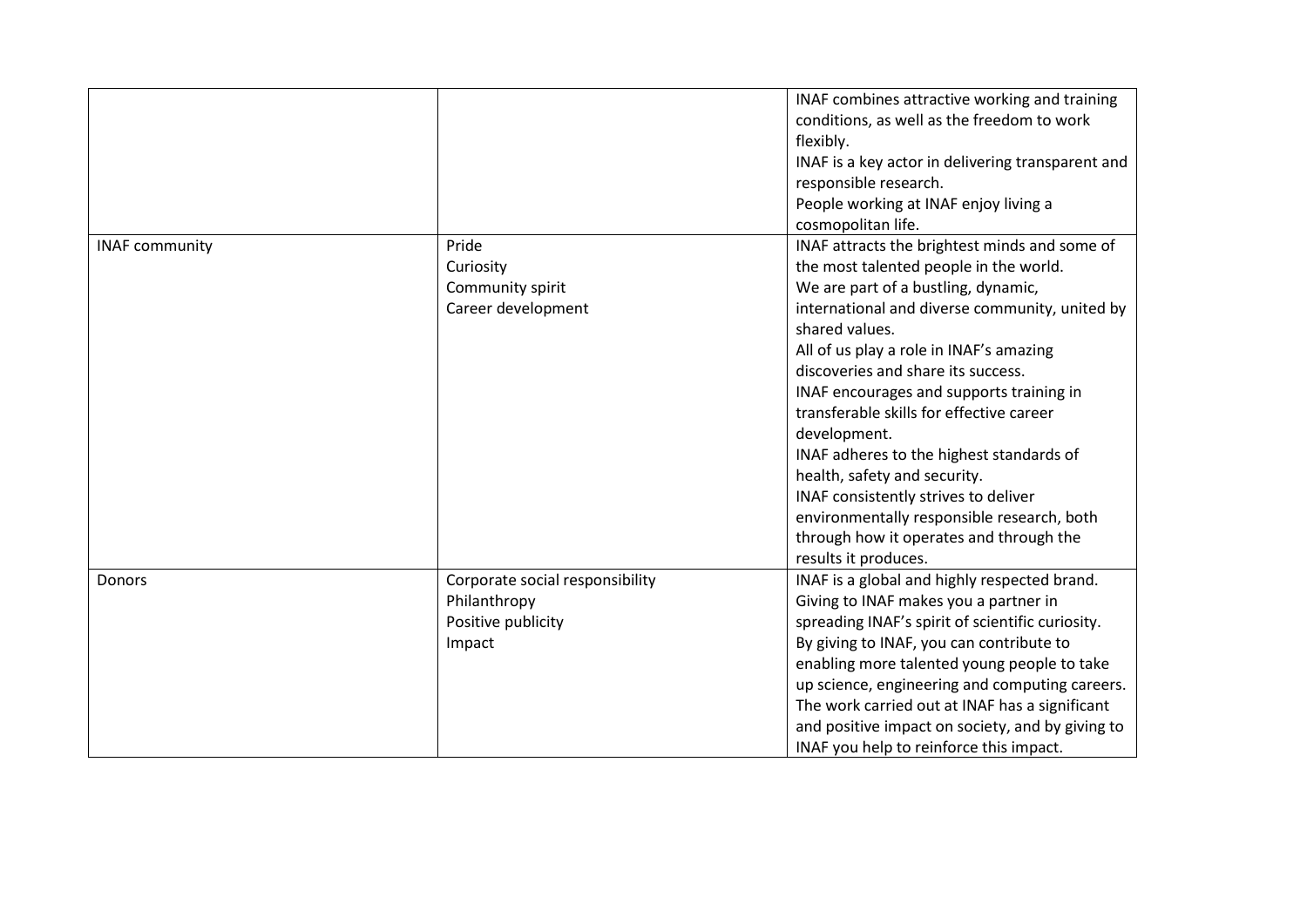#### Table 2

| Channel                    | <b>Activities</b>                                 | Target            |
|----------------------------|---------------------------------------------------|-------------------|
| Digital portfolio (online) | INAF websites: home.INAF, media.INAF and          | All               |
|                            | those of other INAF sectors, departments,         |                   |
|                            | groups, units and sections                        |                   |
|                            | Social media: Facebook, Twitter, Instagram,       |                   |
|                            | YouTube, LinkedIn                                 |                   |
| Exhibitions                | Permanent exhibitions                             | All               |
|                            | <b>Travelling exhibitions</b>                     |                   |
|                            | Online resources for exhibitions                  |                   |
| <b>Visits</b>              | Visits to INAF On-site visits (including schools) | All               |
|                            | <b>Guided virtual tours</b>                       |                   |
|                            | <b>INAF Virtual Reality</b>                       |                   |
|                            | Special guest visits                              |                   |
|                            | <b>INAF shop</b>                                  |                   |
| Public events              | Researchers' Night                                | All (with special |
|                            | <b>INAF outreach events</b>                       | focus on local    |
|                            | INAF open days                                    | community)        |
|                            | Public and private events at the Globe            |                   |
| Audio-visual:              | Stock footage, photos and videos                  | All               |
| photography,               | Live broadcasts                                   |                   |
| video and animations       | 2D and 3D animations and illustrations            |                   |
|                            | Apps                                              |                   |
|                            | Multi-media gallery                               |                   |
| Visual identity and print  | Logos                                             | All               |
|                            | Branding for INAF departments, projects, etc.     |                   |
|                            | Corporate material (business cards, e-mail        |                   |
|                            | signatures, etc.)                                 |                   |
|                            | Presentation about INAF for VIP visits            |                   |
|                            | <b>Annual Report</b>                              |                   |
|                            | <b>Brochures</b>                                  |                   |
|                            | Christmas card                                    |                   |
|                            | Posters                                           |                   |
| Media relations            | Press Office website                              | Media outlets     |